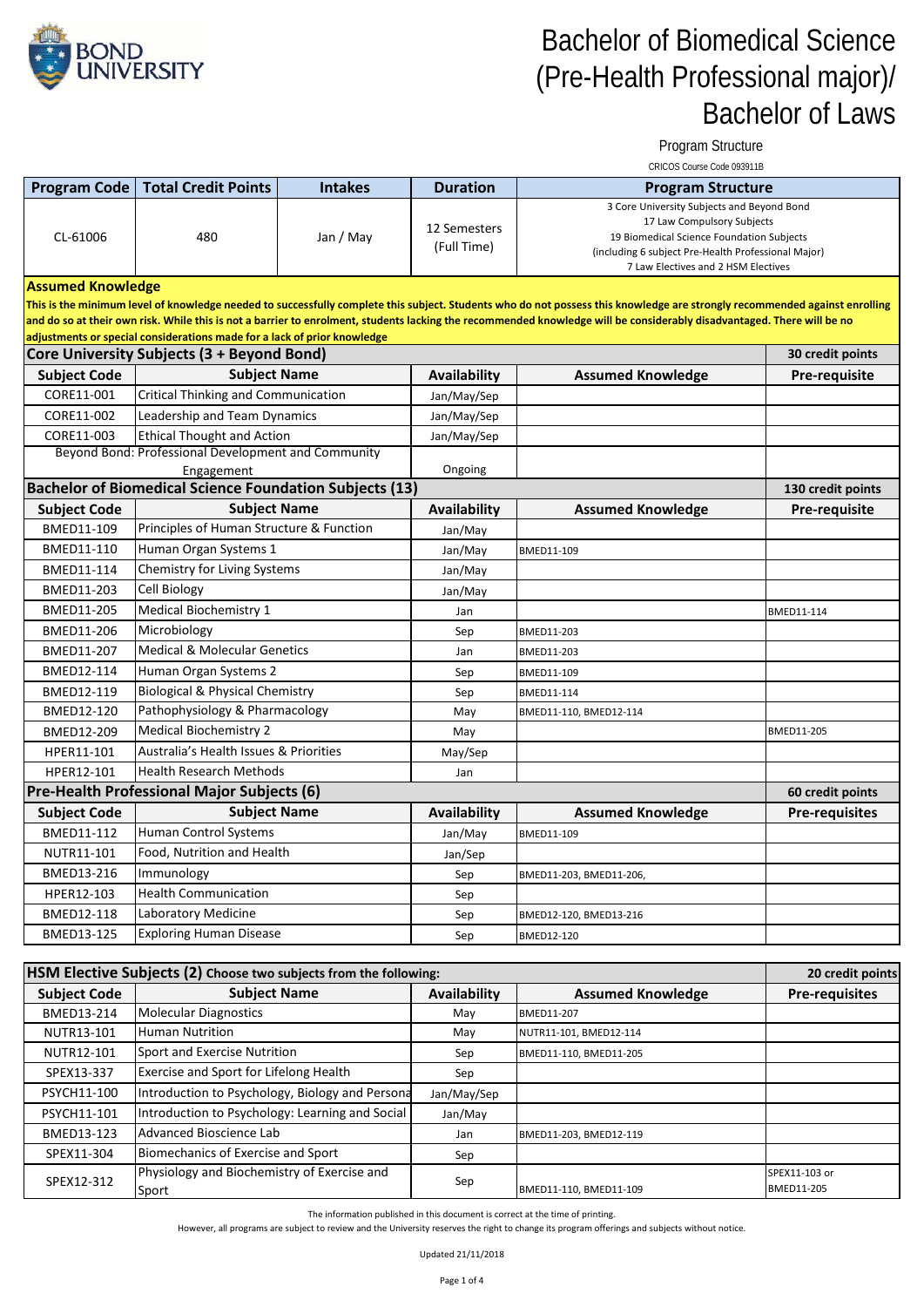

Program Structure (cont'd)

**70 credit points**

| Law Compulsory Subjects (17) |                                               |                           |                                                                                    | 170 credit points |
|------------------------------|-----------------------------------------------|---------------------------|------------------------------------------------------------------------------------|-------------------|
| <b>Subject Code</b>          | <b>Subject Name</b>                           | Availability              | <b>Assumed Knowledge</b>                                                           | Pre-requisite     |
| LAWS11-105                   | Legal Foundations A                           | Jan/May/Sep               |                                                                                    |                   |
| LAWS11-106                   | Legal Foundations B                           | Jan/May/Sep               |                                                                                    |                   |
| LAWS11-107                   | <b>Foundations of Private Law</b>             | Jan/May/Sep               | LAWS11-105 LFA (or concurrently)<br>and LAWS11-106 LFB (or concurrently)           |                   |
| LAWS11-108                   | <b>Foundations of Public and Criminal Law</b> | Jan/May/Sep               | LAWS11-105 LFA (or concurrently)<br>and LAWS11-106 LFB (or concurrently)           |                   |
| LAWS11-201                   | Contract Law A                                | Jan/May/Sep               | LAWS11-107 FPL (or concurrently)                                                   |                   |
| LAWS11-202                   | <b>Tort Law</b>                               | Jan/May/Sep               | LAWS11-107 FPL (or concurrently)                                                   |                   |
| LAWS11-203                   | <b>Criminal Law</b>                           | Jan/May/Sep               | LAWS11-108 FPCL (or concurrently)                                                  |                   |
| LAWS11-204                   | Property Law A                                | Jan/May/Sep               | LAWS11-107 FPL (or concurrently)                                                   |                   |
| LAWS11-216                   | <b>Constitutional Law</b>                     | Jan/May/Sep               | LAWS11-108 FPCL (or concurrently)                                                  |                   |
| LAWS11-217                   | Contract Law B                                | Jan/May/Sep               | LAWS11-201 Contract Law A                                                          |                   |
| LAWS11-218                   | Property Law B                                | Jan/May/Sep               | LAWS11-204 Property Law A                                                          |                   |
| LAWS11-310                   | Corporate Law                                 | Jan/May/Sep               | LAWS11-202 Tort Law and LAWS11-217 Contract Law<br>R<br>(or concurrently)          |                   |
| LAWS11-313                   | Equity                                        | Jan/May/Sep               | LAWS11-202 Tort Law and LAWS11-217 Contract Law B                                  |                   |
| LAWS11-317                   | Administrative Law                            | Jan/May/Sep               | LAWS11-216 Constitutional Law                                                      |                   |
| LAWS11-318                   | Evidence                                      | Jan/May/Sep               | LAWS11-203 Criminal Law                                                            |                   |
| LAWS11-325                   | Civil Dispute Resolution                      | Jan/May/Sep<br>(from 192) | LAWS11-202 Tort Law and LAWS11-217 Contract Law<br>B and LAWS11-218 Property Law B |                   |
| LAWS11-326                   | Legal Profession                              | Jan/May/Sep<br>(from 192) | LAWS11-325 Civil Dispute Resolution (or concurrently)                              |                   |

### **Law Electives (7)**

Students must choose *Undergraduate Law Electives* from the Faculty of Law's offerings.\*\*

Students may choose to complete an optional Law Specialisation (40cp) in one of the following areas:

- [•](http://bond.edu.au/subjects/current-law-specialisations-undergraduate) [Canadian Law and Practice](http://bond.edu.au/subjects/current-law-specialisations-undergraduate) [Corporate and Commercial Law](http://bond.edu.au/subjects/current-law-specialisations-undergraduate)  [Legal Practice](http://bond.edu.au/subjects/current-law-specialisations-undergraduate)
	- -

[•](http://bond.edu.au/subjects/current-law-specialisations-undergraduate) [Contemporary Legal Issues](http://bond.edu.au/subjects/current-law-specialisations-undergraduate) • [International and Comparative Law](http://bond.edu.au/subjects/current-law-specialisations-undergraduate) [• Media and Technology Law](http://bond.edu.au/subjects/current-law-specialisations-undergraduate) To be eligible for a Specialisation, students must complete a minimum of four Law Electives (40 credit points) within one of the above

areas. Eligible students will receive a Specialisation Certificate at the completion of their Law program.

#### **Bachelor of Laws with Honours**

[Please see eli](https://bond.edu.au/law-honours-distinction-information)gibility requirements for achieving Honours (\*\*including the completion of LAWS13-569 Legal Research Project as an [elective\) on the Law Honours / Distinction](https://bond.edu.au/law-honours-distinction-information) information webpage.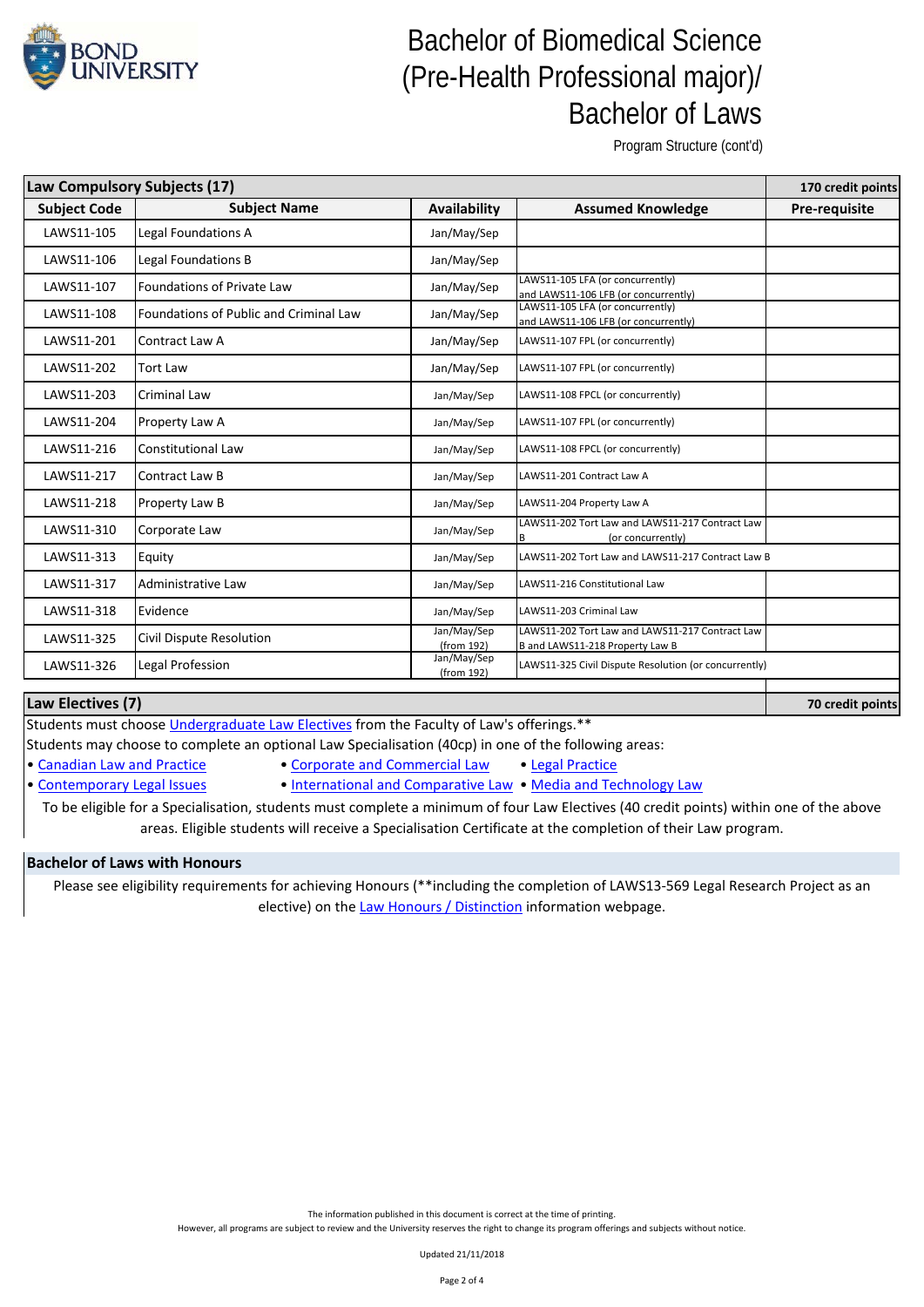

**Program Sequence - JAN Commencement**

| <b>Semester</b> | <b>Subject Code</b> | <b>Subject</b>                                    | <b>Notes</b> |
|-----------------|---------------------|---------------------------------------------------|--------------|
| 1st (Jan)       | CORE11-001          | <b>Critical Thinking &amp; Communication</b>      |              |
|                 | LAWS11-105          | Legal Foundations A                               |              |
|                 | <b>BMED11-114</b>   | <b>Chemistry for Living Systems</b>               |              |
|                 | <b>BMED11-109</b>   | Principles of Human Structure & Function          |              |
|                 |                     | Beyond Bond*                                      |              |
| 2nd (May)       | CORE11-002          | Leadership and Team Dynamics                      |              |
|                 | LAWS11-106          | Legal Foundations B                               |              |
|                 | <b>BMED11-110</b>   | Human Organ Systems 1                             |              |
|                 | <b>BMED11-203</b>   | <b>Cell Biology</b>                               |              |
|                 | LAWS11-107          | Foundations of Private Law                        |              |
| 3rd (Sep)       | LAWS11-108          | Foundations of Public and Criminal Law            |              |
|                 | <b>BMED12-114</b>   | Human Organ Systems 2                             |              |
|                 | <b>NUTR11-101</b>   | Food, Nutrition and Health                        |              |
|                 | CORE11-003          | <b>Ethical Thought and Action</b>                 |              |
| 4th (Jan)       | LAWS11-201          | Contract Law A                                    |              |
|                 | LAWS11-202          | <b>Tort Law</b>                                   |              |
|                 | <b>BMED11-112</b>   | <b>Human Control Systems</b>                      |              |
|                 | LAWS11-203          | Criminal Law                                      |              |
| 5th (May)       | LAWS11-204          | Property Law A                                    |              |
|                 |                     | Law Elective                                      |              |
|                 |                     | <b>Law Elective</b>                               |              |
|                 | LAWS11-217          | Contract Law B                                    |              |
| 6th (Sep)       | LAWS11-218          | Property Law B                                    |              |
|                 | <b>BMED11-206</b>   | Microbiology                                      |              |
|                 | <b>BMED12-119</b>   | <b>Biological &amp; Physical Chemistry</b>        |              |
|                 |                     | <b>Law Elective</b>                               |              |
| 7th (Jan)       | LAWS11-216          | <b>Constitutional Law</b>                         |              |
|                 | <b>BMED11-207</b>   | <b>Medical &amp; Molecular Genetics</b>           |              |
|                 | <b>BMED11-205</b>   | <b>Medical Biochemistry 1</b>                     |              |
|                 | LAWS11-317          | Administrative Law                                |              |
| 8th (May)       | LAWS11-310          | Corporate Law                                     |              |
|                 | <b>BMED12-120</b>   | Pathophysiology & Pharmacology                    |              |
|                 | <b>BMED12-209</b>   | <b>Medical Biochemistry 2</b>                     |              |
|                 | LAWS11-313          | Equity                                            |              |
| 9th (Sep)       | <b>BMED13-216</b>   | Immunology                                        |              |
|                 | HPER12-103          | <b>Health Communication</b>                       |              |
|                 |                     | Law Elective                                      |              |
|                 | LAWS11-318          | Evidence                                          |              |
| 10th (Jan)      |                     | Law Elective                                      |              |
|                 |                     | Law Elective                                      |              |
|                 | HPER12-101          | <b>Health Research Methods</b>                    |              |
| 11th (May)      | LAWS11-325          | Civil Dispute Resolution                          |              |
|                 |                     | <b>Law Elective</b>                               |              |
|                 | HPER11-101          | <b>Australia's Health Issues &amp; Priorities</b> |              |
|                 |                     | <b>HSM Elective</b>                               |              |
| 12th (Sep)      | LAWS11-326          | Legal Profession                                  |              |
|                 |                     | <b>HSM Elective</b>                               |              |
|                 | <b>BMED12-118</b>   | <b>Laboratory Medicine</b>                        |              |
|                 | <b>BMED13-125</b>   | <b>Exploring Human Disease</b>                    |              |

\*Students will complete Beyond Bond during their degree. This subject is worth 0 credit points.

The information published in this document is correct at the time of printing.